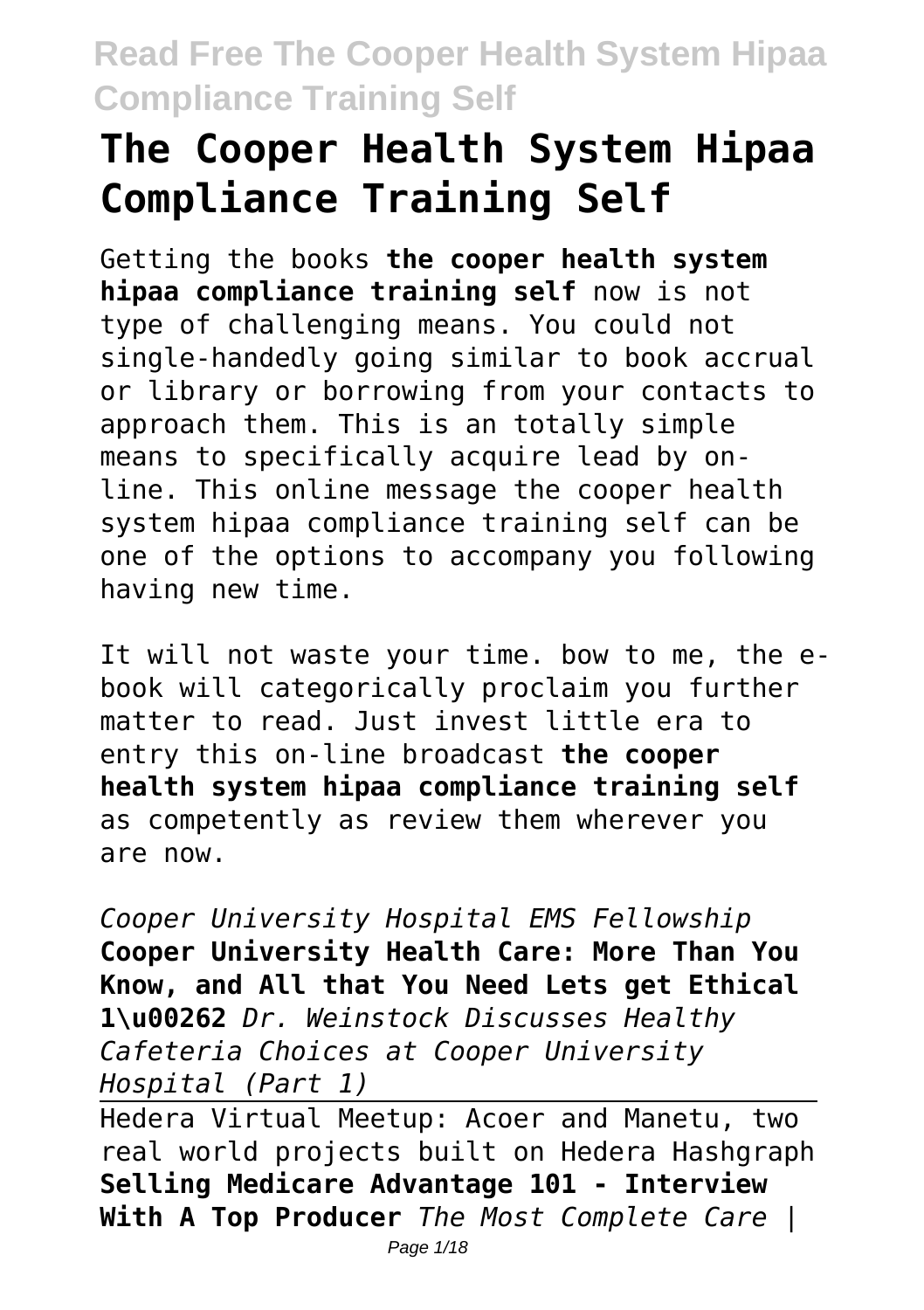*Cooper University Health Care Branding Ad Design on the Front Lines | Episode 10* Top 10 Dentrix Features Most Dental Offices Are Not Yet Using, with Laura Hatch and Dayna JohnsonCooper University Health Care in the Community Scott Miller, PhD - Psychotherapy's Missing Link - Evolution of Psychotherapy 2017 Dr. Weinstock Discusses Healthy Cafeteria Choices at Cooper University Hospital (Part 2) Medicare Advantage vs Medicare Supplement | How to choose the best Medicare plan Jimmy Fallon Addresses Orlando Nightclub Shooting The 11 MOST Common HIPAA Violations Hospital cafeteria **Cracking the Codes: Joy DeGruy \"A Trip to the Grocery Store\" Have you implemented Covid 19 SOP at your Workplace? Last minute exam questions** *Enforcing HIPAA Administrative Simplification Requirements* Privacy \u0026 Security: The New HIPAA Rule Video 1 - Your Health Information, Your Rights *A HIPAA Security Rule Conversation Full HD* HHS OCR - Your Health Information, Your Rights *WEBINAR: Continuing to Provide Quality Mental Healthcare Remotely During COVID-19 How to Legally Pay Zero \$0 to Debt Collectors* $□$  #HIPPA #MedicalCollections *#Midland #PortfolioSSS Covid19 SOP English Sub (SOP download link in description) 3 Doctors Respond to CrossFit's Instagram Post: Coke, Health, and Orthorexia How to Prepare for CRNA School*

Cooper University Hospital - Heart TV Spot**The Cooper Health System Hipaa**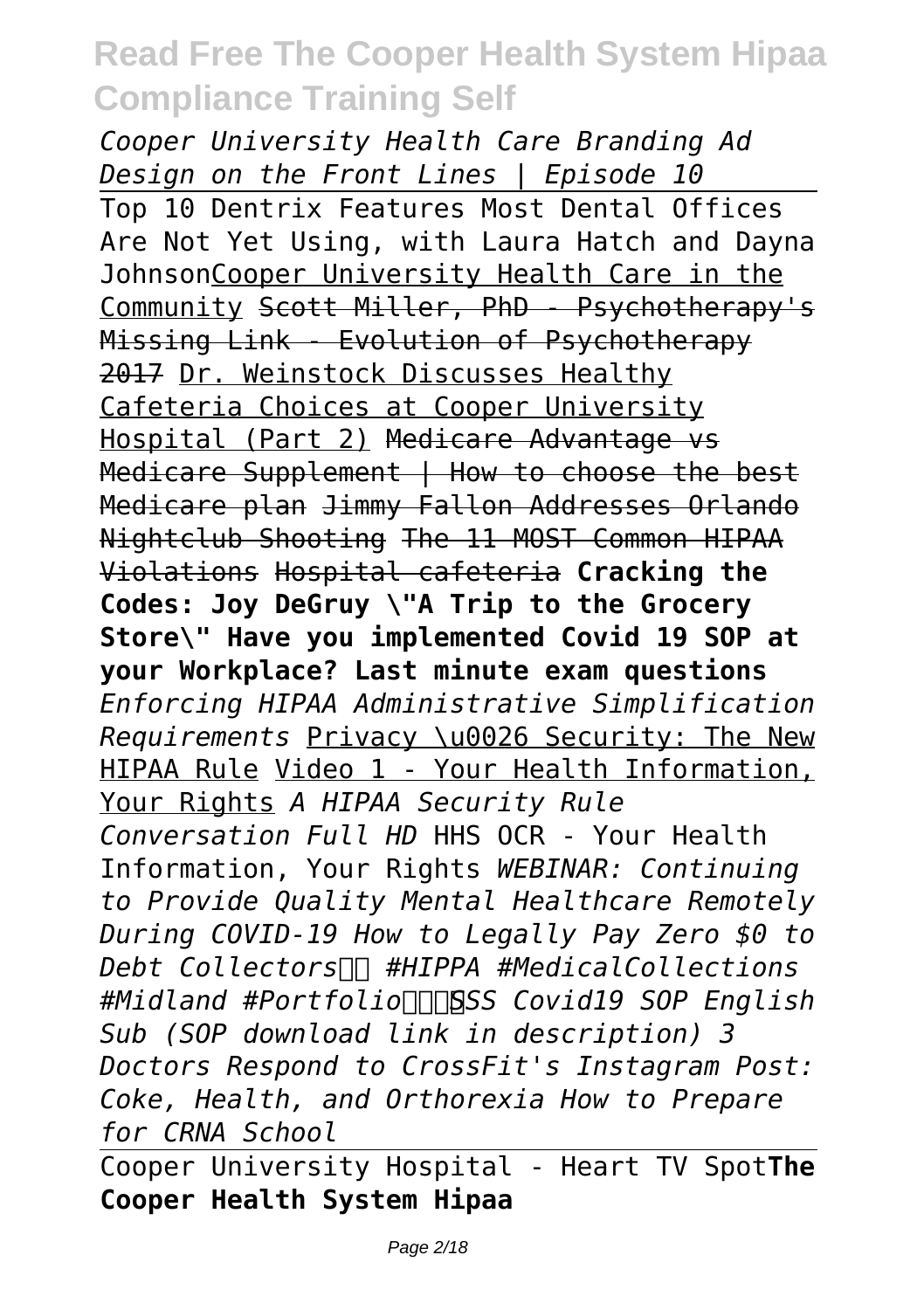National Provider Identifier: 1174976724. Provider name: THE COOPER HEALTH SYSTEM. Practice location: 1000 S 10TH ST CAMDEN NJ 08103-2601

#### **THE COOPER HEALTH SYSTEM | NPI:1174976724 | National ...**

National Provider Identifier: 1568442309. Provider name: THE COOPER HEALTH SYSTEM. Practice location: 1 COOPER PLZ CAMDEN NJ 08103-1461

#### **THE COOPER HEALTH SYSTEM | NPI:1568442309 | National ...**

THE COOPER HEALTH SYSTEM National Provider Identifiers Registry The Administrative Simplification provisions of the Health Insurance Portability and Accountability Act of 1996 (HIPAA) mandated the adoption of standard unique identifiers for health care providers and health plans. The purpose of these

#### **1174976724 THE COOPER HEALTH SYSTEM**

the-cooper-health-system-hipaa-compliancetraining-self 2/9 Downloaded from datacenterdynamics.com.br on October 26, 2020 by guest and policymakers. The Learning Healthcare System is the first in a series that will focus on issues important to improving the development and application of evidence in health care decision making. The Roundtable on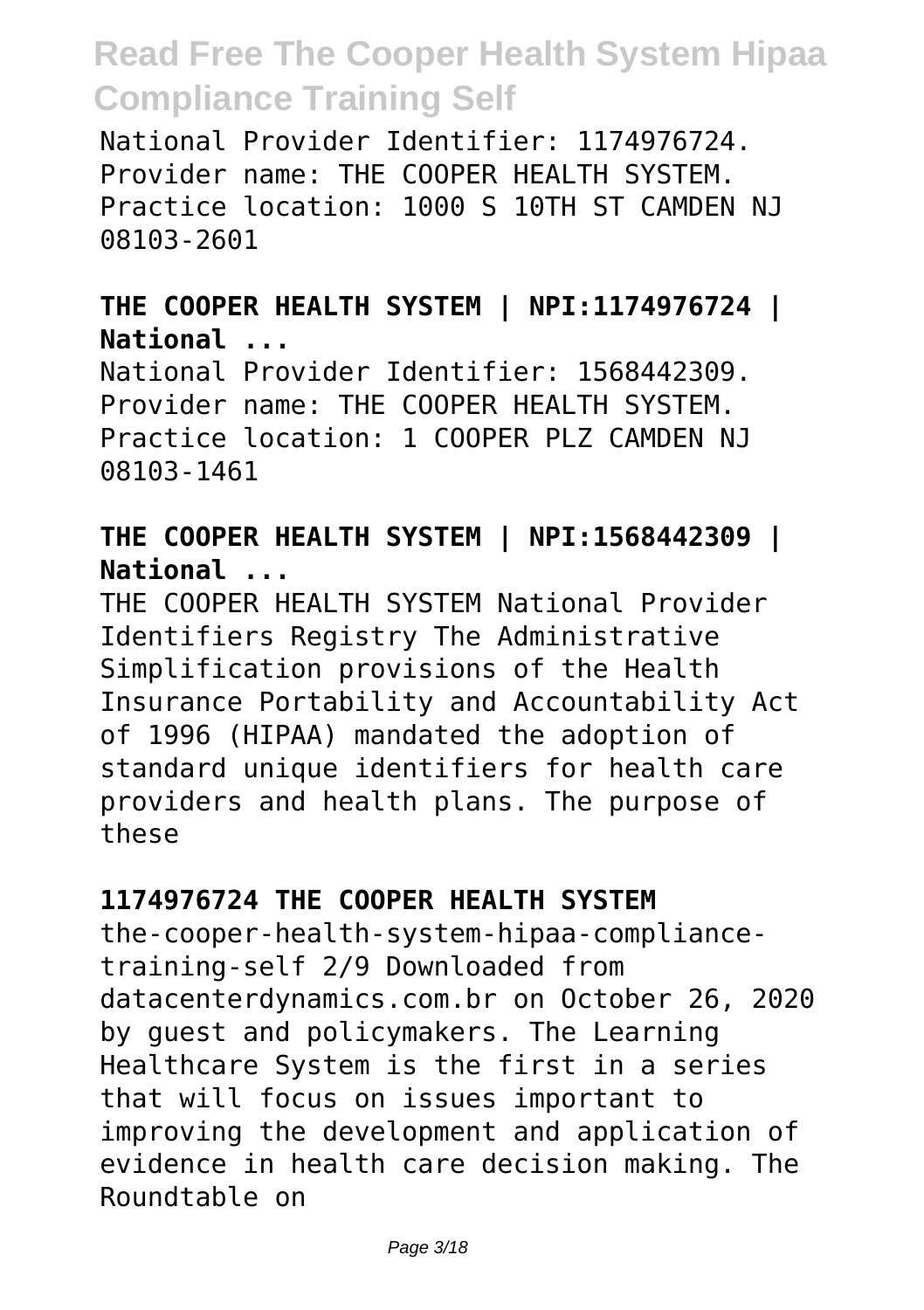#### **The Cooper Health System Hipaa Compliance Training Self ...**

THE COOPER HEALTH SYSTEM is a general acute care hospital in Camden, NJ. The provider is an acute general hospital is an institution whose primary function is to provide inpatient diagnostic and therapeutic services for a variety of medical conditions, both surgical and non-surgical, to a wide population group.

#### **THE COOPER HEALTH SYSTEM NPI 1568442309**

This webpage represents 1568442309 NPI record. The 1568442309 NPI number is assigned to the healthcare provider "THE COOPER HEALTH SYSTEM", practice location address at "1 COOPER PLZ CAMDEN, NJ, 08103-1461". NPI record contains FOIA-disclosable NPPES health care provider information.

#### **THE COOPER HEALTH SYSTEM - Hipaa Space**

THE COOPER HEALTH SYSTEM is a land transport ambulance in Camden, NJ. THE COOPER HEALTH SYSTEM NPI is 1174976724. The provider is registered as an organization entity type. The provider Is Doing Business As Cooper University Hospital. The provider's business location address is: 1000 S 10TH ST CAMDEN ...

#### **THE COOPER HEALTH SYSTEM NPI 1174976724** Recognizing the artifice ways to acquire this book the cooper health system hipaa compliance training self is additionally Page 4/18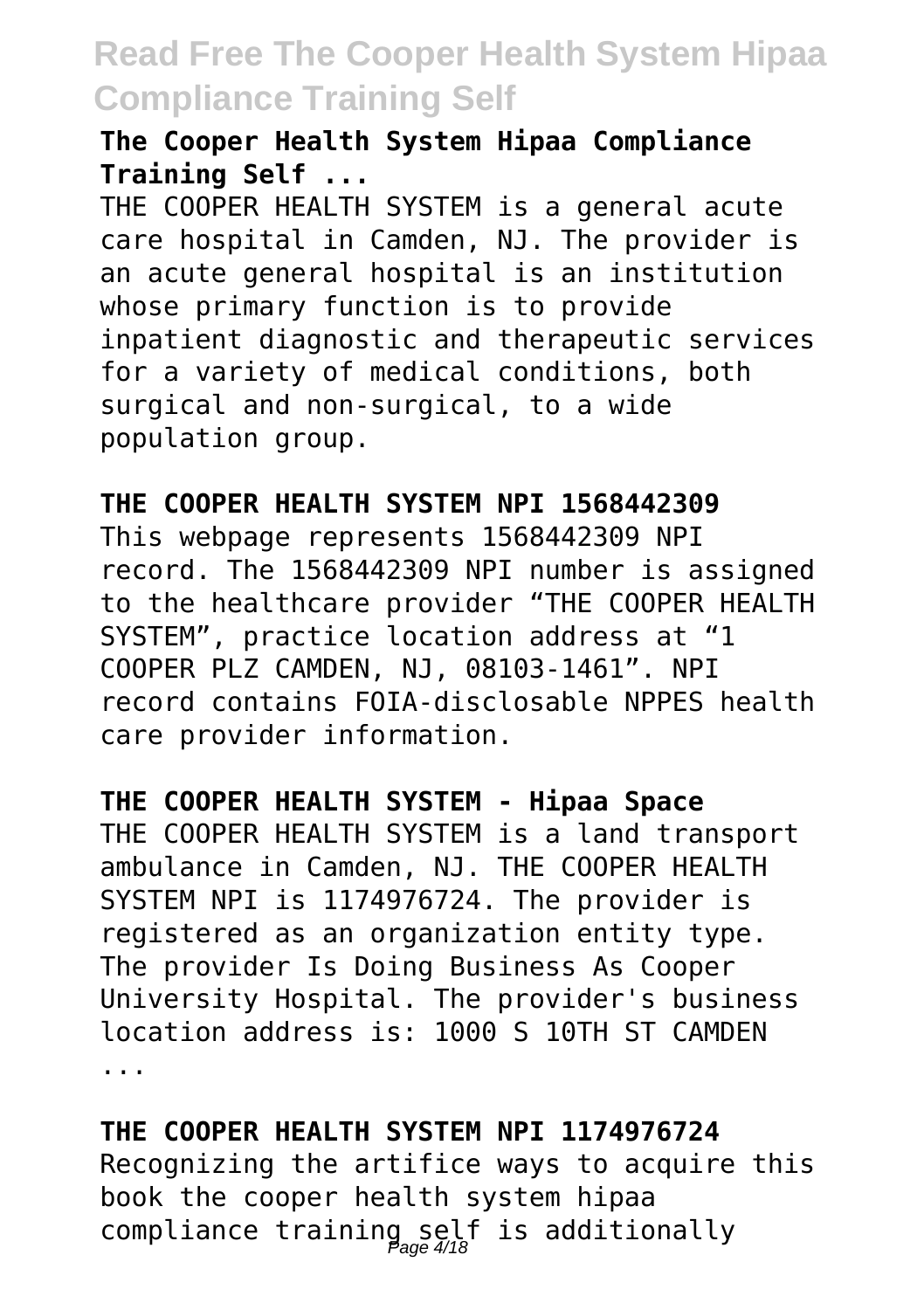useful. You have remained in right site to start getting this info. get the the cooper health system hipaa compliance training self colleague that we have the funds for here and check out the link. You could buy guide the ...

#### **The Cooper Health System Hipaa Compliance Training Self**

Cooper Health System. I also understand that The Cooper Health System may, under certain circumstances, have a continued right to use or disclose my health information if The Cooper Health System has already used or disclosed the information on the basis of this authorization.

#### **THE COOPER HEALTH SYSTEM**

Dr. Mazzarelli has had various roles at Cooper since his arrival in 1999. His most recent role prior to being named Co-President/CEO of Cooper University Health Care was as Chief Physician Executive and Senior Executive Vice President, where he had oversight of Quality and Patient Safety for the health system as well as oversight of Cooper's practice plan of more than 630 employed physicians ...

#### **Executive Leadership | Cooper University Health Care**

Project Overview Established in 1887, Cooper University Hospital has evolved into a teaching hospital and biomedical research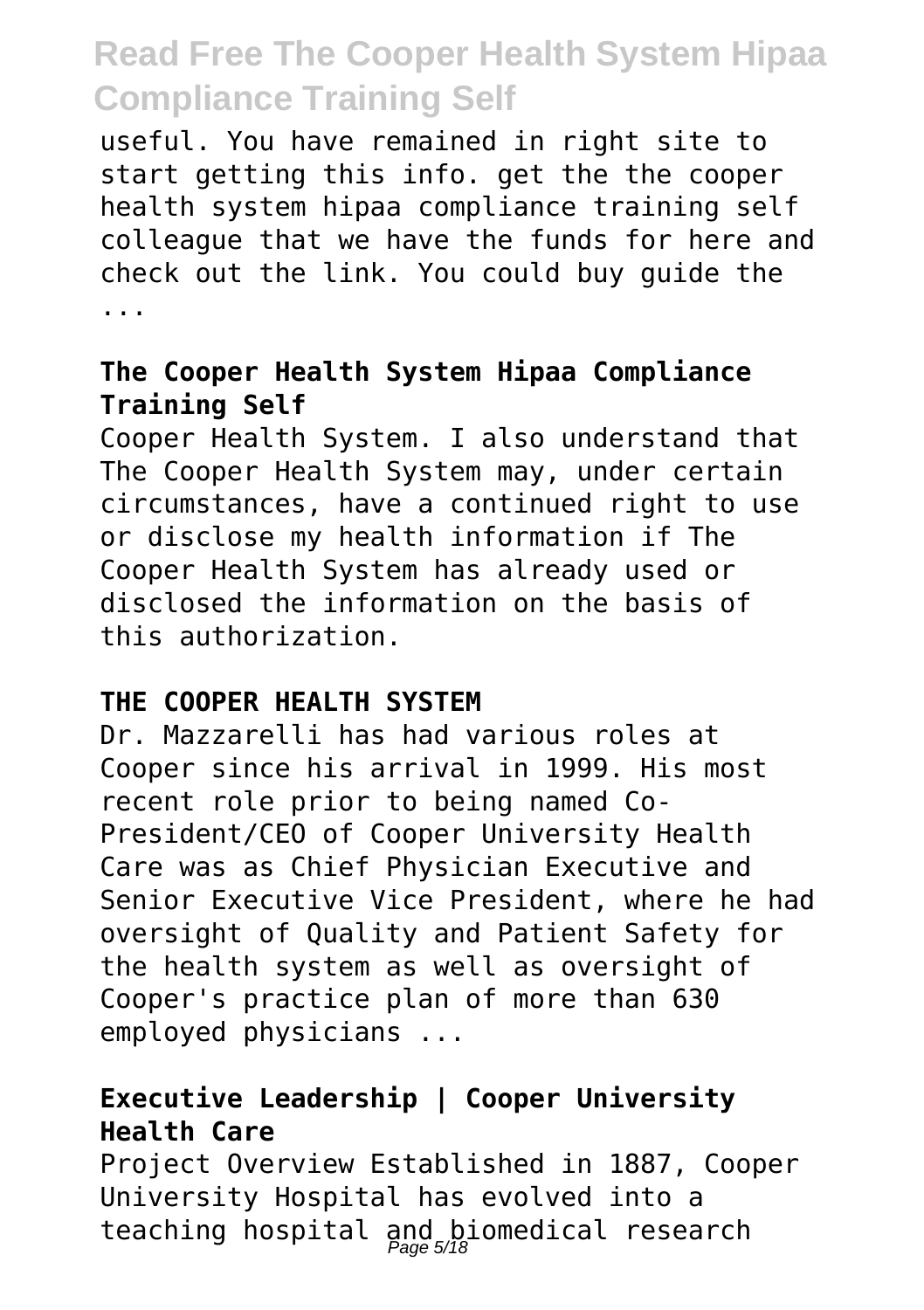facility offering training programs across a variety of fields for medical students at the Cooper Medical School of Rowan University.

#### **Cooper University Hospital | Clearwater - HIPAA Compliance**

The Department of Health and Human Services' Office for Civil Rights (OCR) has matched last year's record HIPAA settlement with Advocate Health. Yesterday, OCR announced that a \$5.5 million settlement had been reached with Florida-based Memorial Healthcare Systems to resolve potential Privacy Rule and Security Rule violations.

#### **Record HIPAA Settlement Announced: \$5.5 Million Paid by ...**

For healthcare organizations, HIPAA provides a framework that safeguards who has access to and who can view specific health data while restricting to whom that information can be shared with. Any organization dealing with PHI must also have physical, network, and process security measures in place to be compliant.

#### **What is HIPAA Compliance and Why is it Important to ...**

Congress recognized this risk in the mid-90s — a decade before smartphones and nearly 15 years before required electronic health records (EHR) — and passed the Health Insurance Portability and Accountability Act of 1996 (HIPAA). This legislation sets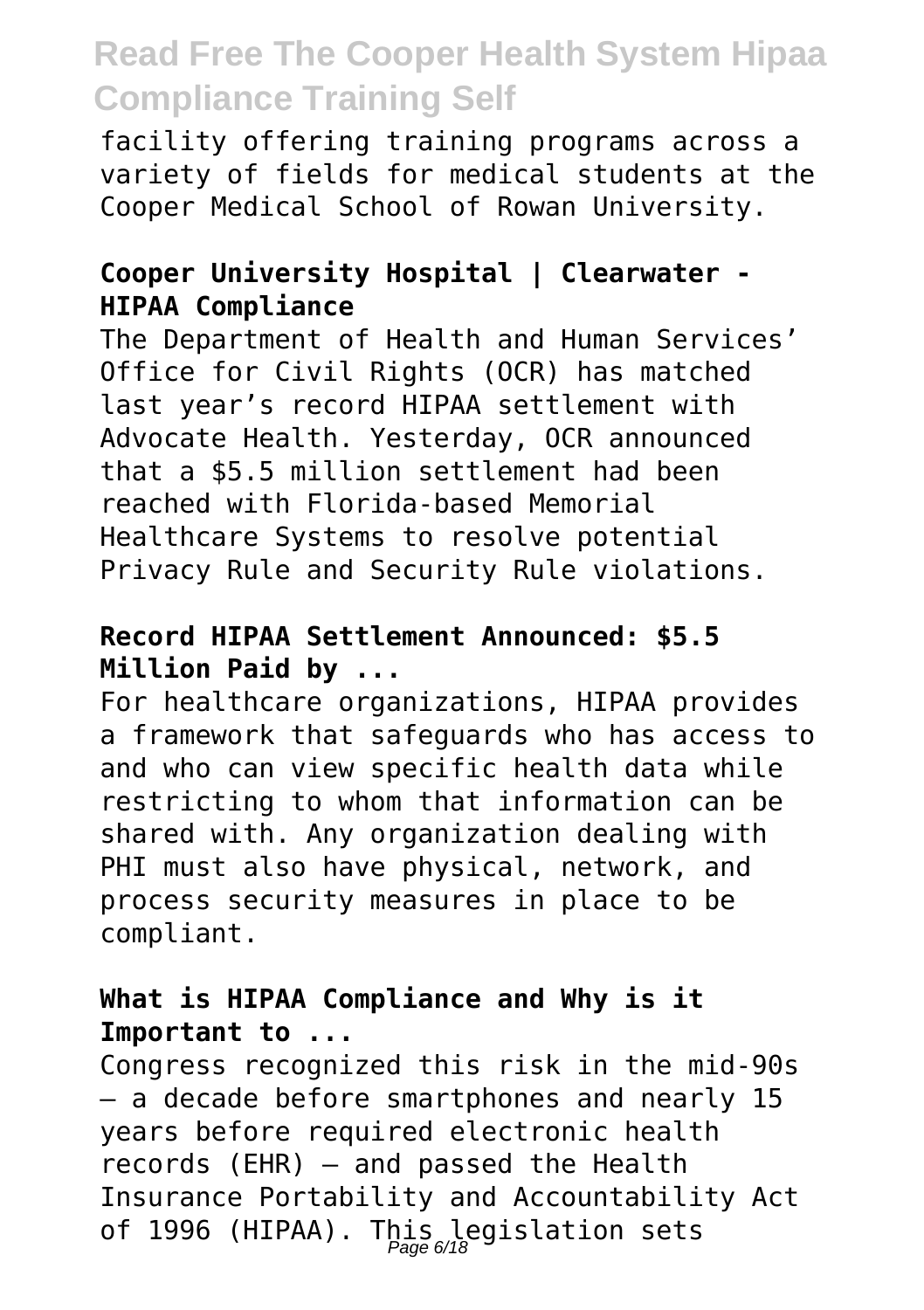national standards for patient privacy and, eventually, for healthcare data security as well.

#### **What Is HIPAA Compliance and Where Is It Taking Health IT ...**

HIPAA, formally known as the Health Insurance Portability and Accountability act, was signed into legislation back in the 90's. These regulations were enacted as a multitiered approach that set out to improve the health insurance system. HIPAA impacts just about everyone whether on the providing or receiving end of healthcare.

#### **Who does HIPAA impact? - Datica**

The fine levied on CHSPSC, a business associate that provides accounting, compliance, information technology and other services to hospitals and clinics indirectly owned by the Franklin,...

#### **Community Health Systems associate reaches \$2.3M HIPAA ...**

We may disclose Health Information to a health oversight agency for activities authorized by law. These oversight activities include, for example, audits, investigations, inspections, and licensure. These activities are necessary for the government to monitor the health care system, government programs, and compliance with civil rights laws.

## **HIPAA Policy | Cooper River Eye Associates** Page 7/18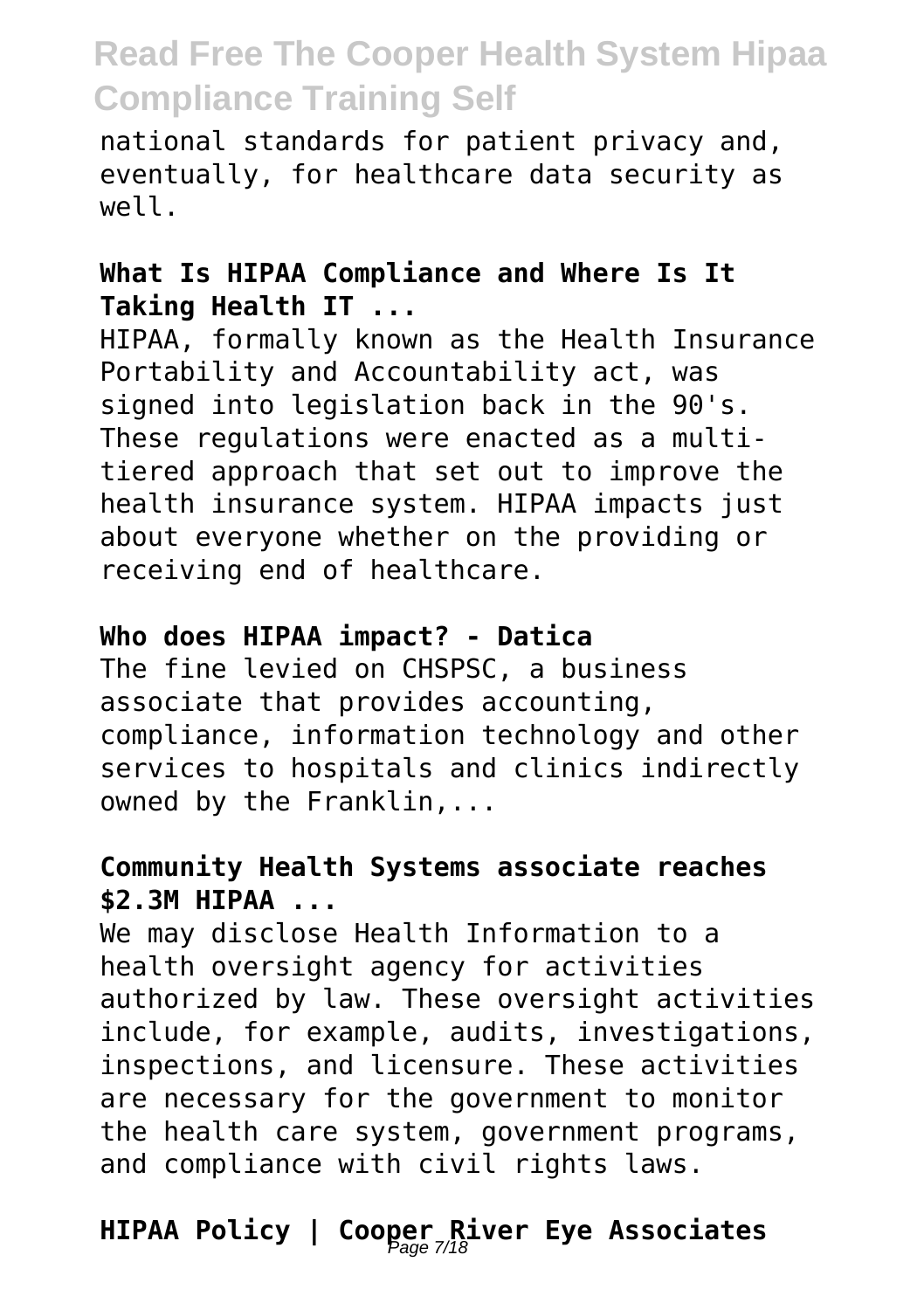We are Cooper Health, a company incorporated in England and Wales. Our company number is 10462591 and our registered address is 112 Harley Street, London, W1G 7JQ. We are committed to ensuring that your privacy is protected.

#### **Privacy Policy • Cooper Health**

The Cooper Health System is a General Acute Care Hospital in Camden, New Jersey.The NPI Number for The Cooper Health System is 1568442309. The current location address for The Cooper Health System is 1 Cooper Plz, , Camden, New Jersey and the contact number is 856-342-2000 and fax number is --. The mailing address for The Cooper Health System is 3 Executive Campus, Route 70, Suite 310, Cherry ...

The Institute of Medicine study Crossing the Quality Chasm (2001) recommended that an interdisciplinary summit be held to further reform of health professions education in order to enhance quality and patient safety. Health Professions Education: A Bridge to Quality is the follow up to that summit, held in June 2002, where 150 participants across disciplines and occupations developed ideas about how to integrate a core set of competencies into health professions education. These core competencies include patient-centered care, interdisciplinary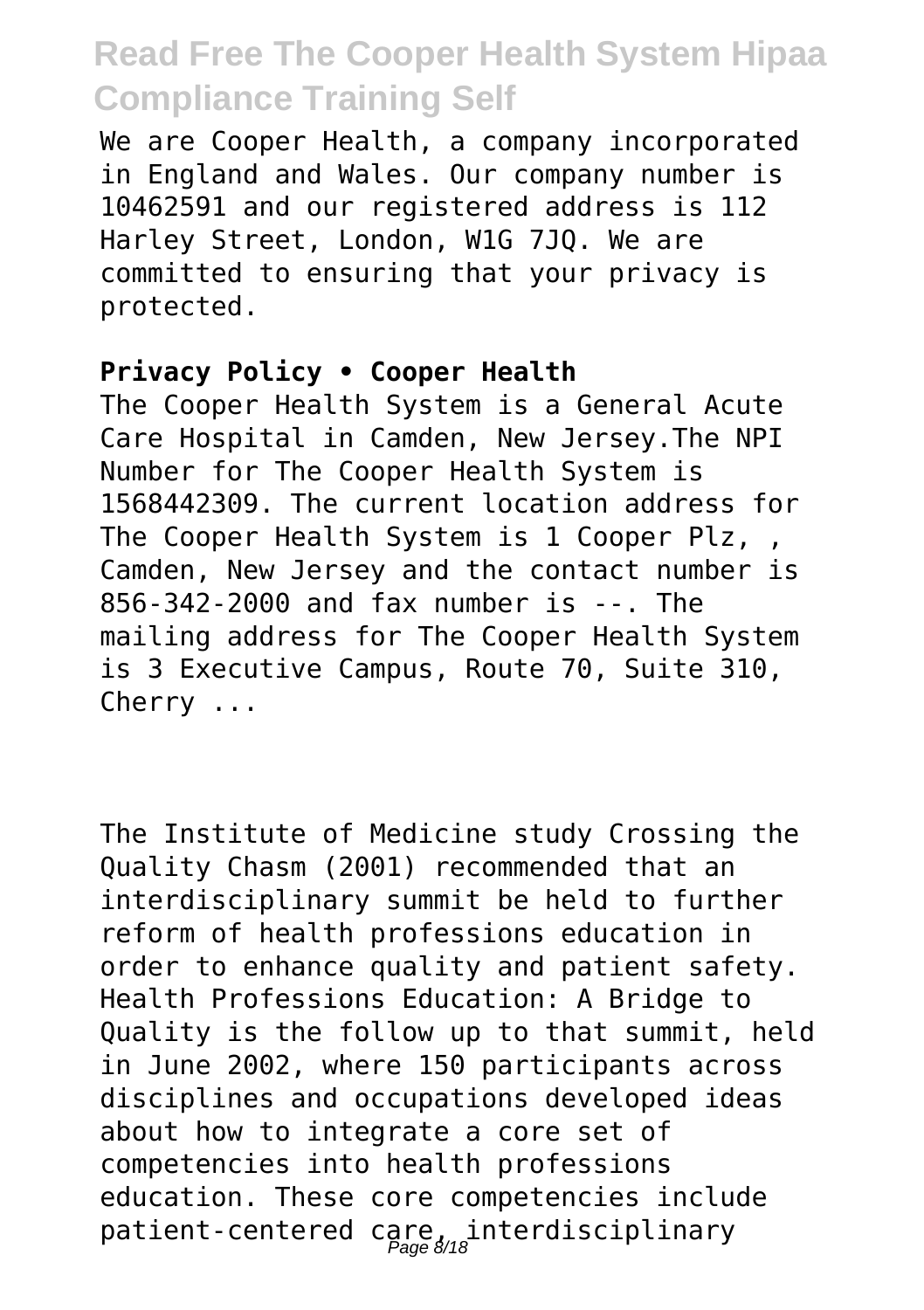teams, evidence-based practice, quality improvement, and informatics. This book recommends a mix of approaches to health education improvement, including those related to oversight processes, the training environment, research, public reporting, and leadership. Educators, administrators, and health professionals can use this book to help achieve an approach to education that better prepares clinicians to meet both the needs of patients and the requirements of a changing health care system.

Young adulthood - ages approximately 18 to 26 - is a critical period of development with long-lasting implications for a person's economic security, health and well-being. Young adults are key contributors to the nation's workforce and military services and, since many are parents, to the healthy development of the next generation. Although 'millennials' have received attention in the popular media in recent years, young adults are too rarely treated as a distinct population in policy, programs, and research. Instead, they are often grouped with adolescents or, more often, with all adults. Currently, the nation is experiencing economic restructuring, widening inequality, a rapidly rising ratio of older adults, and an increasingly diverse population. The possible transformative effects of these features make focus on young adults especially important. A systematic approach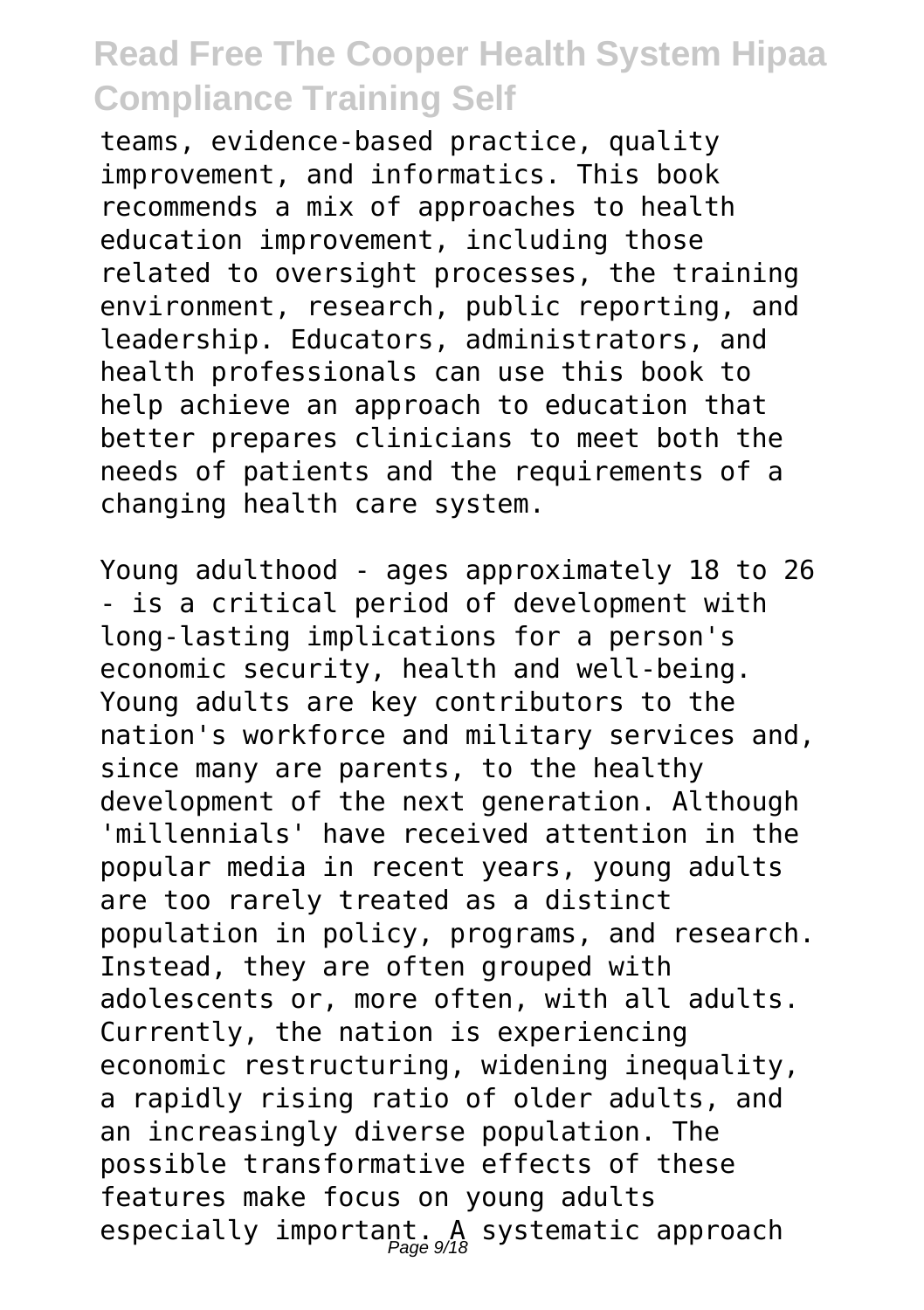to understanding and responding to the unique circumstances and needs of today's young adults can help to pave the way to a more productive and equitable tomorrow for young adults in particular and our society at large. Investing in The Health and Well-Being of Young Adults describes what is meant by the term young adulthood, who young adults are, what they are doing, and what they need. This study recommends actions that nonprofit programs and federal, state, and local agencies can take to help young adults make a successful transition from adolescence to adulthood. According to this report, young adults should be considered as a separate group from adolescents and older adults. Investing in The Health and Well-Being of Young Adults makes the case that increased efforts to improve high school and college graduate rates and education and workforce development systems that are more closely tied to high-demand economic sectors will help this age group achieve greater opportunity and success. The report also discusses the health status of young adults and makes recommendations to develop evidencebased practices for young adults for medical and behavioral health, including preventions. What happens during the young adult years has profound implications for the rest of the life course, and the stability and progress of society at large depends on how any cohort of young adults fares as a whole. Investing in The Health and Well-Being of Young Adults Page 10/18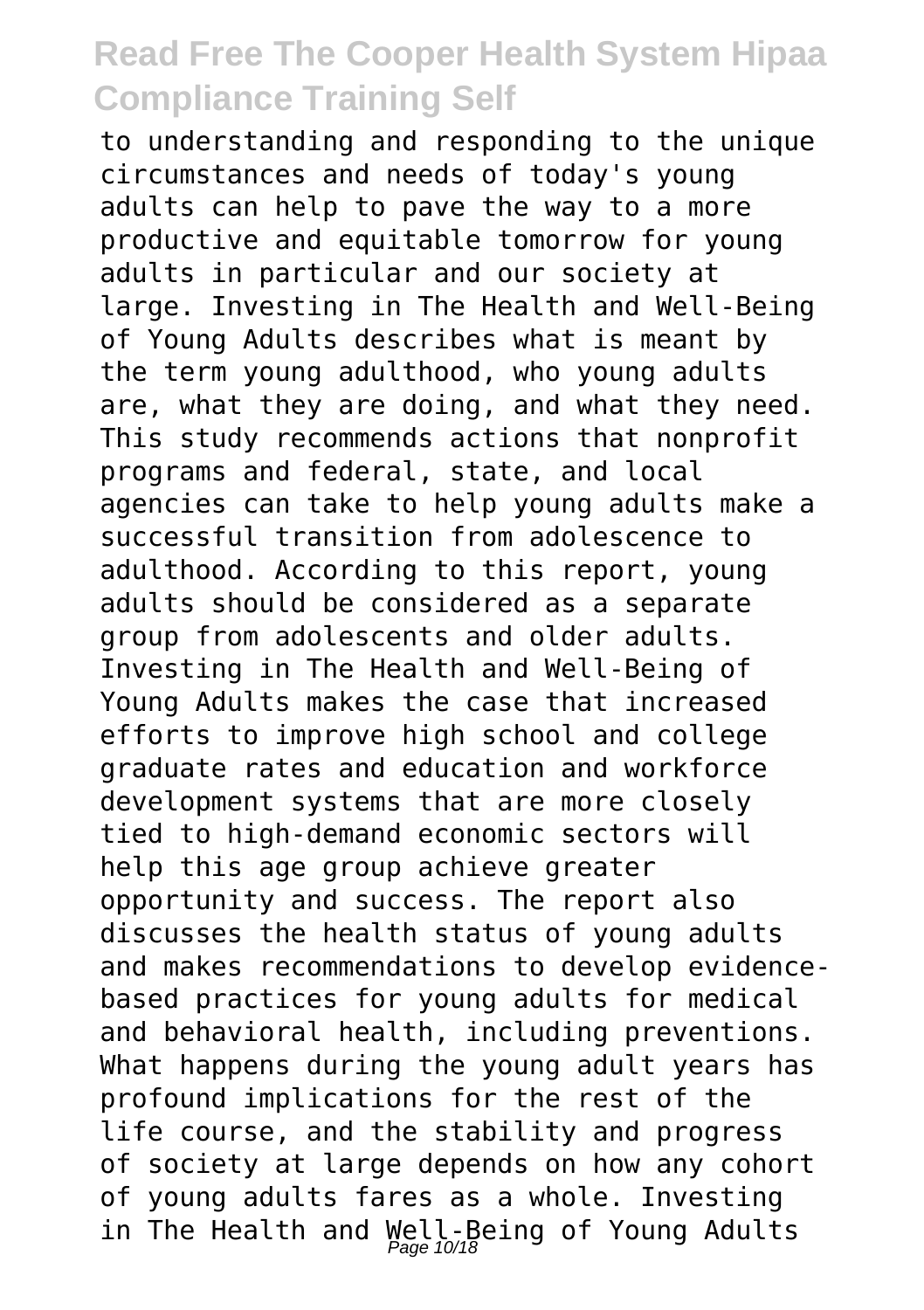will provide a roadmap to improving outcomes for this age group as they transition from adolescence to adulthood.

20-2804

Experts estimate that as many as 98,000 people die in any given year from medical errors that occur in hospitals. That's more than die from motor vehicle accidents, breast cancer, or AIDS--three causes that receive far more public attention. Indeed, more people die annually from medication errors than from workplace injuries. Add the financial cost to the human tragedy, and medical error easily rises to the top ranks of urgent, widespread public problems. To Err Is Human breaks the silence that has surrounded medical errors and their consequence--but not by pointing fingers at caring health care professionals who make honest mistakes. After all, to err is human. Instead, this book sets forth a national agenda--with state and local implications--for reducing medical errors and improving patient safety through the design of a safer health system. This volume reveals the often startling statistics of medical error and the disparity between the incidence of error and public perception of it, given many patients' expectations that the medical profession always performs perfectly. A careful examination is made of how the surrounding forces of legislation,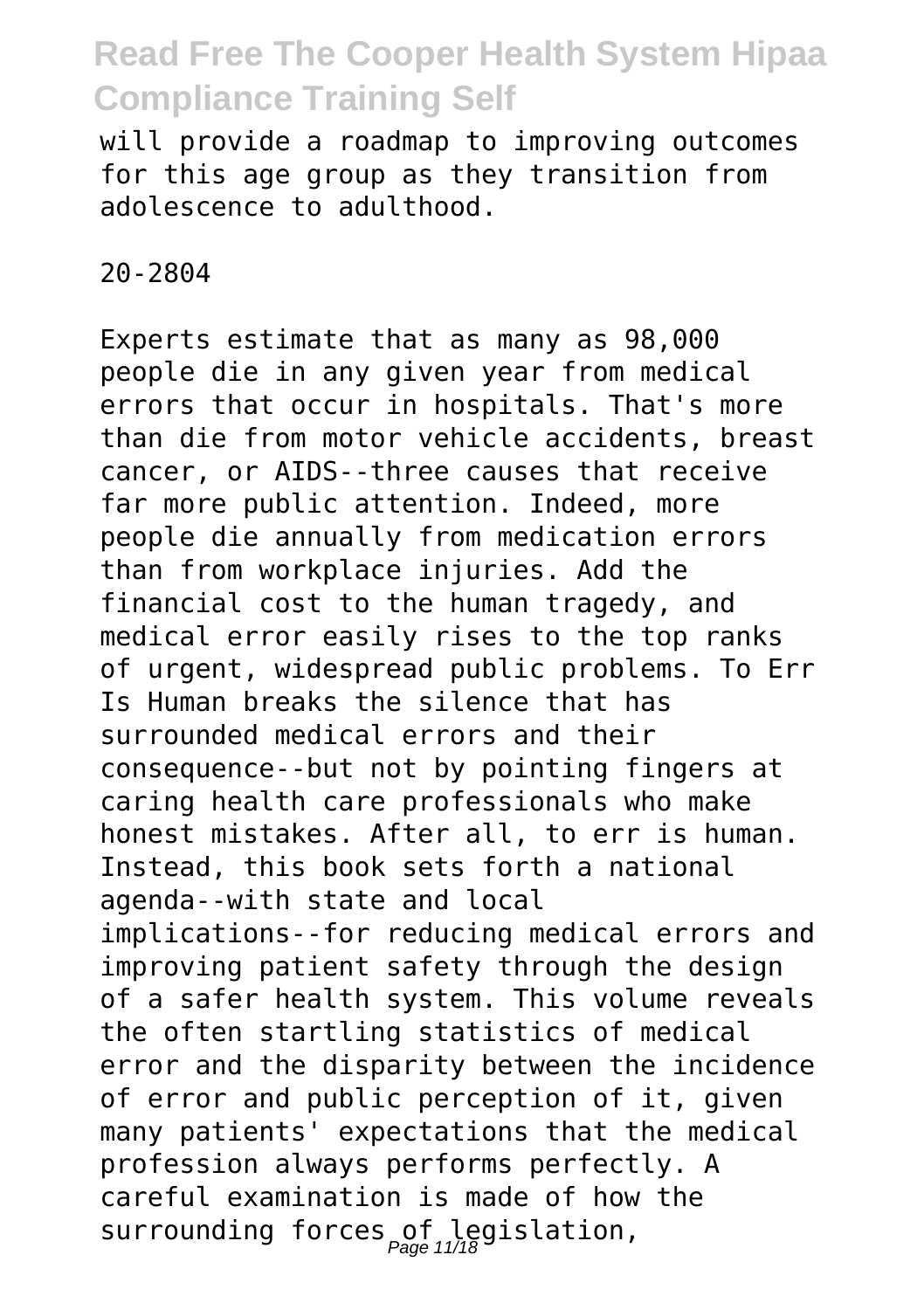regulation, and market activity influence the quality of care provided by health care organizations and then looks at their handling of medical mistakes. Using a detailed case study, the book reviews the current understanding of why these mistakes happen. A key theme is that legitimate liability concerns discourage reporting of errors--which begs the question, "How can we learn from our mistakes?" Balancing regulatory versus market-based initiatives and public versus private efforts, the Institute of Medicine presents wide-ranging recommendations for improving patient safety, in the areas of leadership, improved data collection and analysis, and development of effective systems at the level of direct patient care. To Err Is Human asserts that the problem is not bad people in health care--it is that good people are working in bad systems that need to be made safer. Comprehensive and straightforward, this book offers a clear prescription for raising the level of patient safety in American health care. It also explains how patients themselves can influence the quality of care that they receive once they check into the hospital. This book will be vitally important to federal, state, and local health policy makers and regulators, health professional licensing officials, hospital administrators, medical educators and students, health caregivers, health journalists, patient advocates--as well as patients themselves.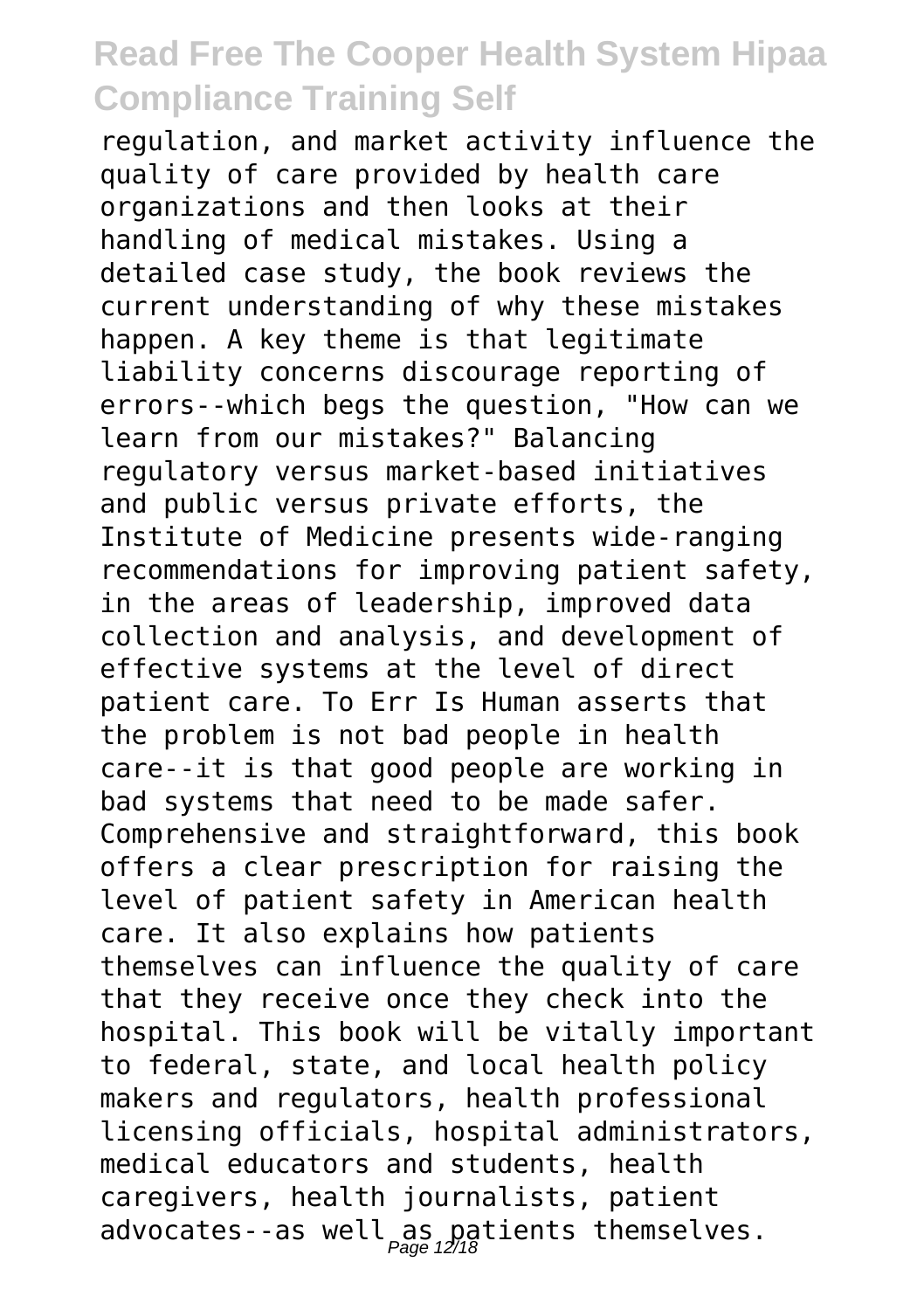First in a series of publications from the Quality of Health Care in America, a project initiated by the Institute of Medicine

For patients and their loved ones, no care decisions are more profound than those made near the end of life. Unfortunately, the experience of dying in the United States is often characterized by fragmented care, inadequate treatment of distressing symptoms, frequent transitions among care settings, and enormous care responsibilities for families. According to this report, the current health care system of rendering more intensive services than are necessary and desired by patients, and the lack of coordination among programs increases risks to patients and creates avoidable burdens on them and their families. Dying in America is a study of the current state of health care for persons of all ages who are nearing the end of life. Death is not a strictly medical event. Ideally, health care for those nearing the end of life harmonizes with social, psychological, and spiritual support. All people with advanced illnesses who may be approaching the end of life are entitled to access to high-quality, compassionate, evidence-based care, consistent with their wishes. Dying in America evaluates strategies to integrate care into a person- and familycentered, team-based framework, and makes recommendations to create a system that coordinates care and supports and respects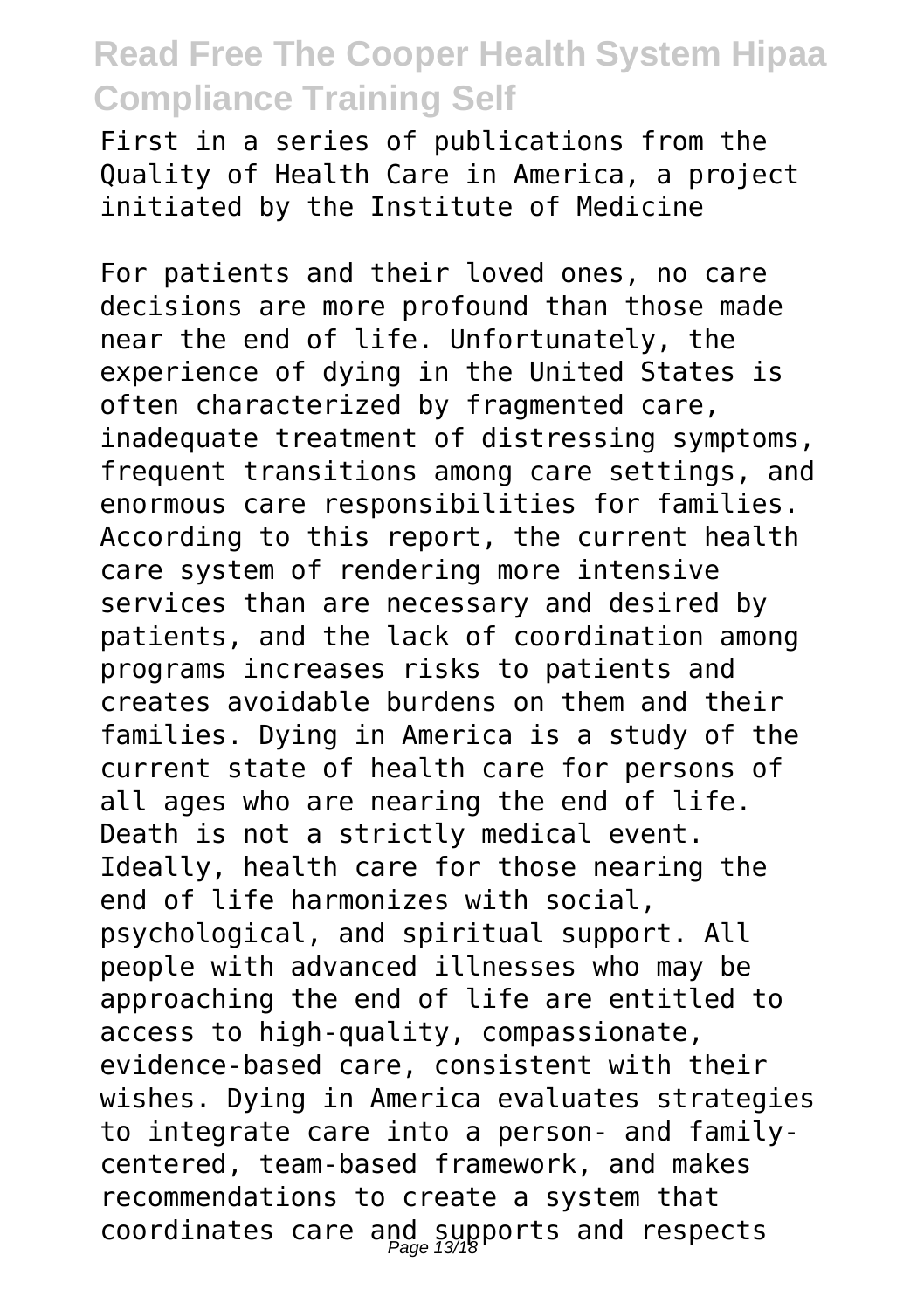the choices of patients and their families. The findings and recommendations of this report will address the needs of patients and their families and assist policy makers, clinicians and their educational and credentialing bodies, leaders of health care delivery and financing organizations, researchers, public and private funders, religious and community leaders, advocates of better care, journalists, and the public to provide the best care possible for people nearing the end of life.

We are investigating the effect of polymorphic epidermal growth factor receptor (EGFR) gene intron 1 CA repeat on prostate cancer (Cap) development, alone or in combination with a known androgen receptor gene CAG repeat polymorphism. We will determine the lengths of these repeats in DNA from African-American and Caucasian men with CaP. The data will be analyzed for nay correlation using both parameters with clinical outcome (age of onset, rapid progression, or metastasis). A biostatistician has been recruited to the study and a new statistical analysis plan has been developed. The implementation' of the new HIPAA regulations by the Cooper Hospital/University Medical Center Institutional Review Board this year has resulted in additional delays in obtaining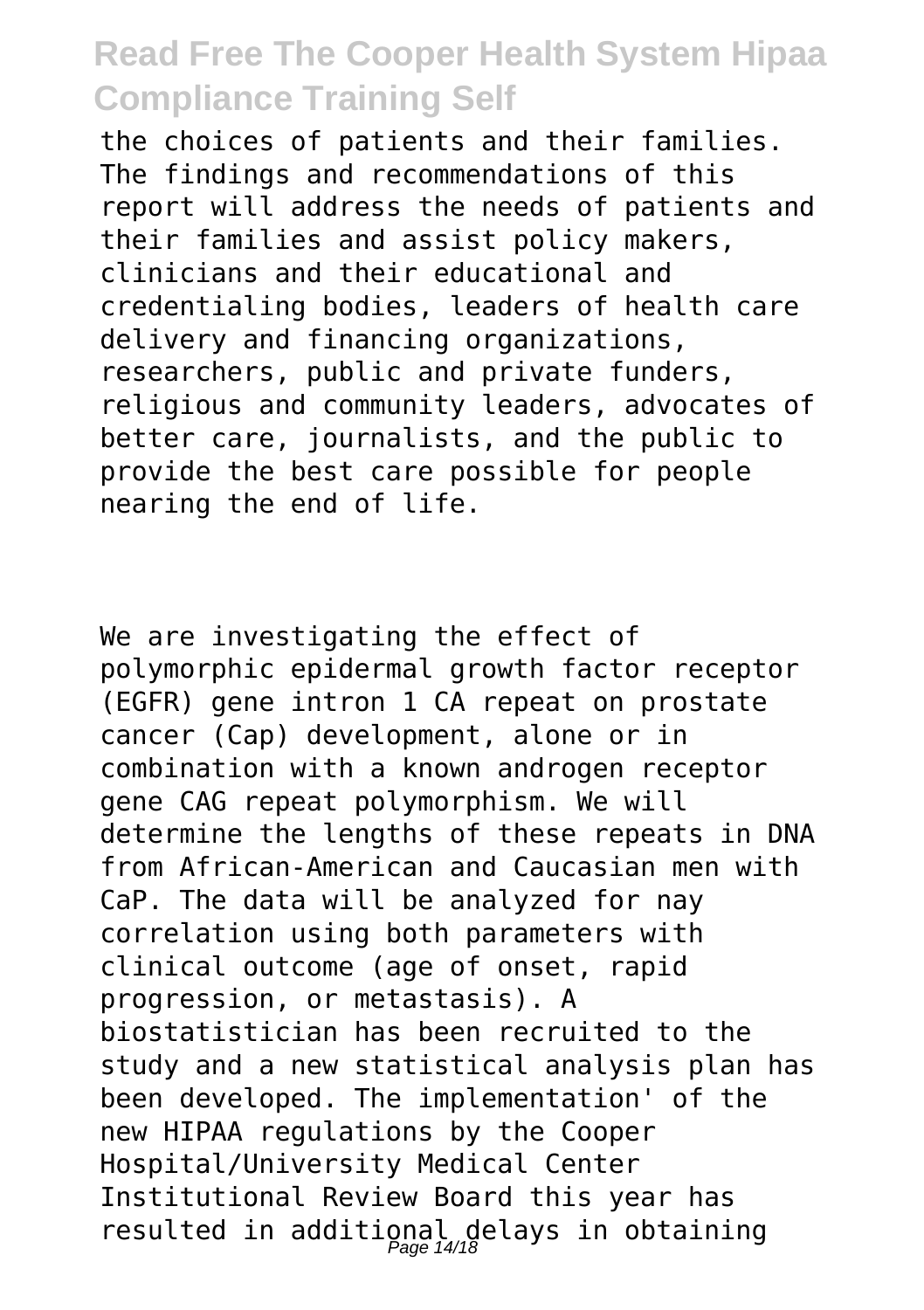documentation required for the revised human subjects protocol. Thus, the Human Subjects Protocol has not yet been approved by the US Army Medical Research and Materiel Command Human Subjects Research Review Board (USAMRMC HSRRB). Since we have not been given%approval to initiate the study, there is no data to report. However, the current Human Subjects Protection Scientist at the DOD HSRRB has given verbal assurance that the HIPAA documentation was the last piece need for approval of the protocol, and we anticipate initiating the project very shortly.

This User's Guide is intended to support the design, implementation, analysis, interpretation, and quality evaluation of registries created to increase understanding of patient outcomes. For the purposes of this guide, a patient registry is an organized system that uses observational study methods to collect uniform data (clinical and other) to evaluate specified outcomes for a population defined by a particular disease, condition, or exposure, and that serves one or more predetermined scientific, clinical, or policy purposes. A registry database is a file (or files) derived from the registry. Although registries can serve many purposes, this guide focuses on registries created for one or more of the following purposes: to describe the natural history of disease, to determine clinical effectiveness or costeffectiveness of health care products and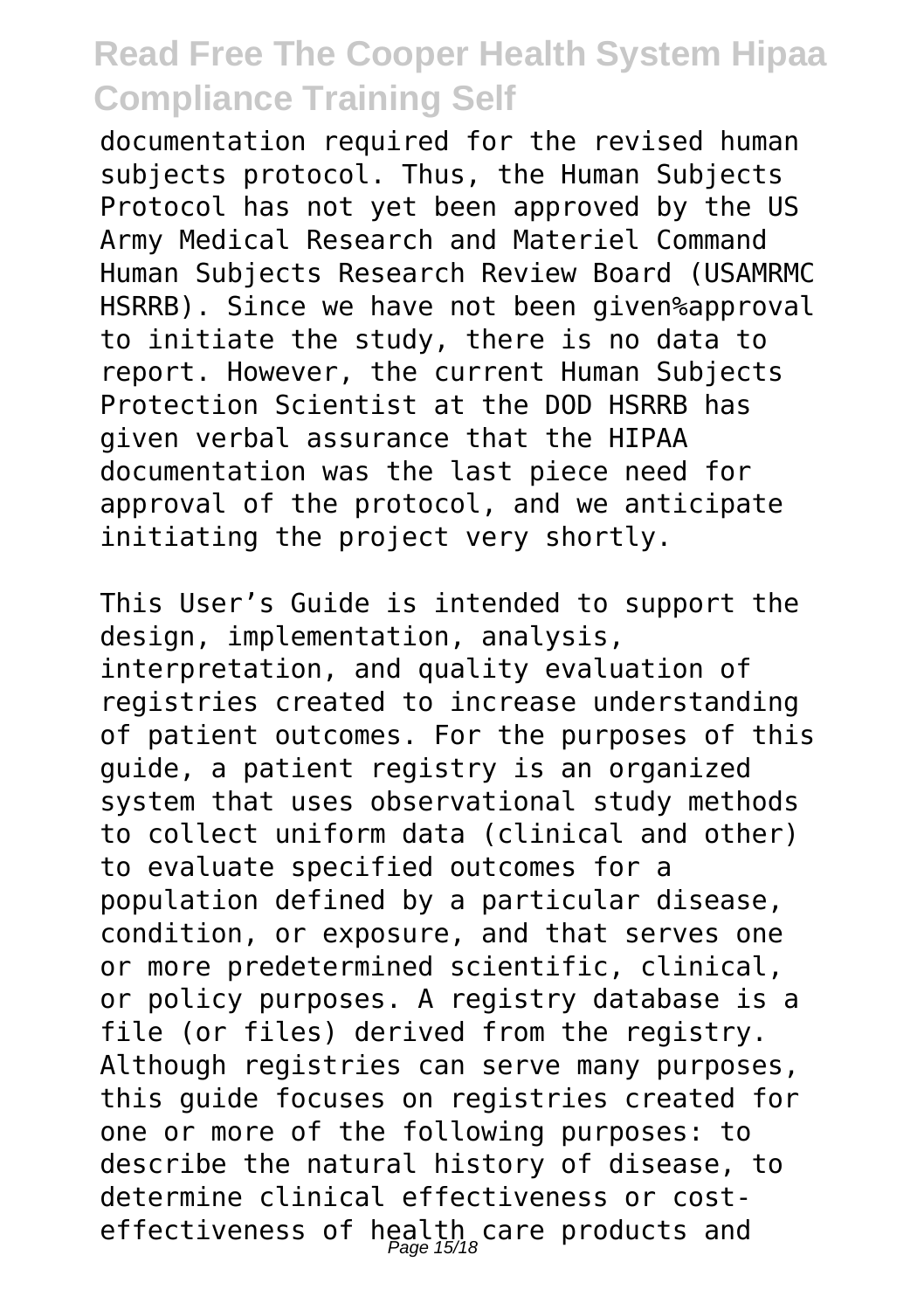services, to measure or monitor safety and harm, and/or to measure quality of care. Registries are classified according to how their populations are defined. For example, product registries include patients who have been exposed to biopharmaceutical products or medical devices. Health services registries consist of patients who have had a common procedure, clinical encounter, or hospitalization. Disease or condition registries are defined by patients having the same diagnosis, such as cystic fibrosis or heart failure. The User's Guide was created by researchers affiliated with AHRQ's Effective Health Care Program, particularly those who participated in AHRQ's DEcIDE (Developing Evidence to Inform Decisions About Effectiveness) program. Chapters were subject to multiple internal and external independent reviews.

As our nation enters a new era of medical science that offers the real prospect of personalized health care, we will be confronted by an increasingly complex array of health care options and decisions. The Learning Healthcare System considers how health care is structured to develop and to apply evidence-from health profession training and infrastructure development to advances in research methodology, patient engagement, payment schemes, and measurementand highlights opportunities for the creation of a sustainable learning health care system<br>Page 16/18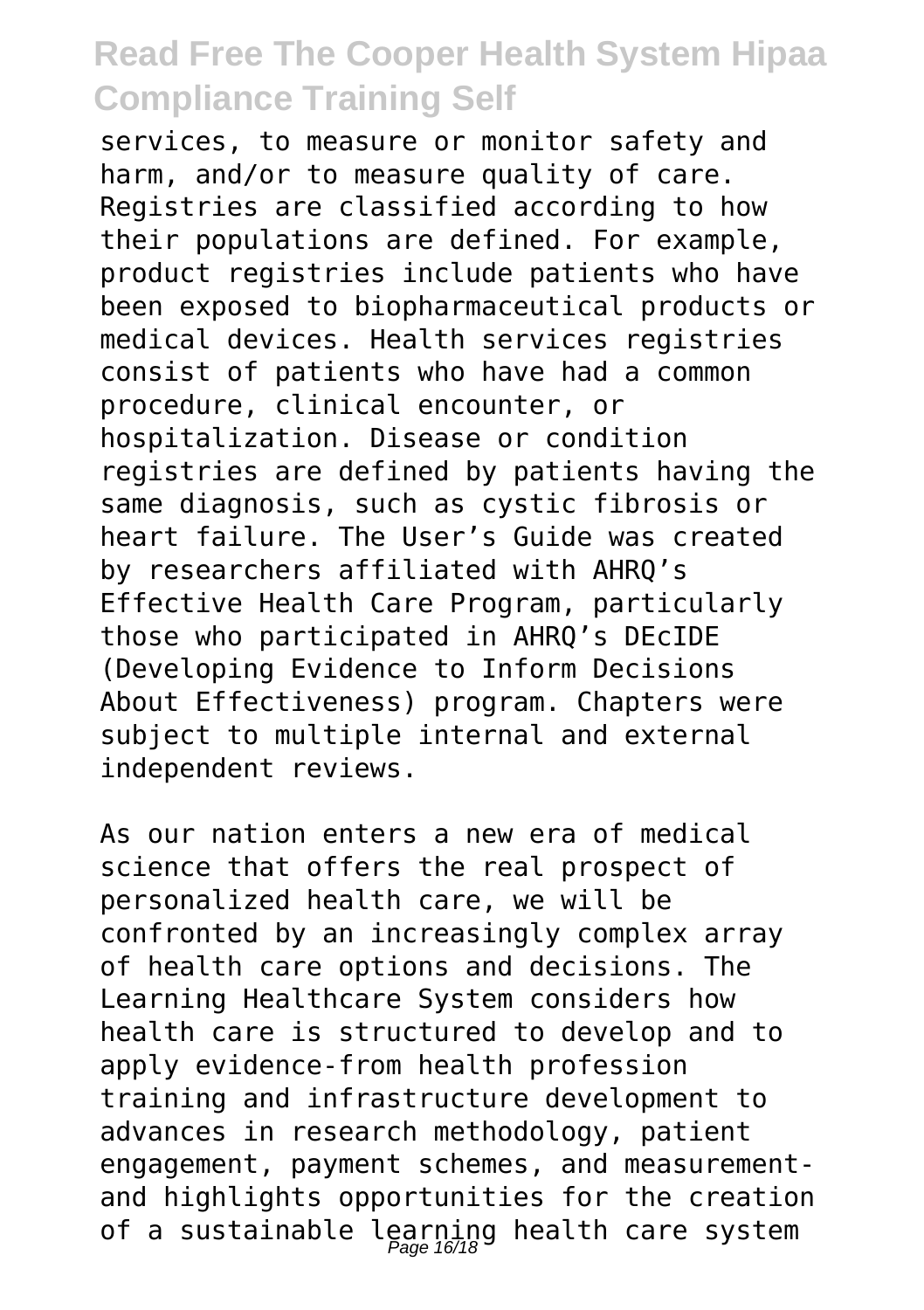that gets the right care to people when they need it and then captures the results for improvement. This book will be of primary interest to hospital and insurance industry administrators, health care providers, those who train and educate health workers. researchers, and policymakers. The Learning Healthcare System is the first in a series that will focus on issues important to improving the development and application of evidence in health care decision making. The Roundtable on Evidence-Based Medicine serves as a neutral venue for cooperative work among key stakeholders on several dimensions: to help transform the availability and use of the best evidence for the collaborative health care choices of each patient and provider; to drive the process of discovery as a natural outgrowth of patient care; and, ultimately, to ensure innovation, quality, safety, and value in health care.

The second edition of Health Insurance Resources: A Guide for People with Chronic Disease and Disability continues to be a uniquely helpful reference for those who need and use health insurance most often but have the least access to it. The book was developed to assist individuals living with disability and chronic health conditions, as well as health care professionals, in understanding the health care system and maximizing their rights and entitlements within that system, The manual is completely